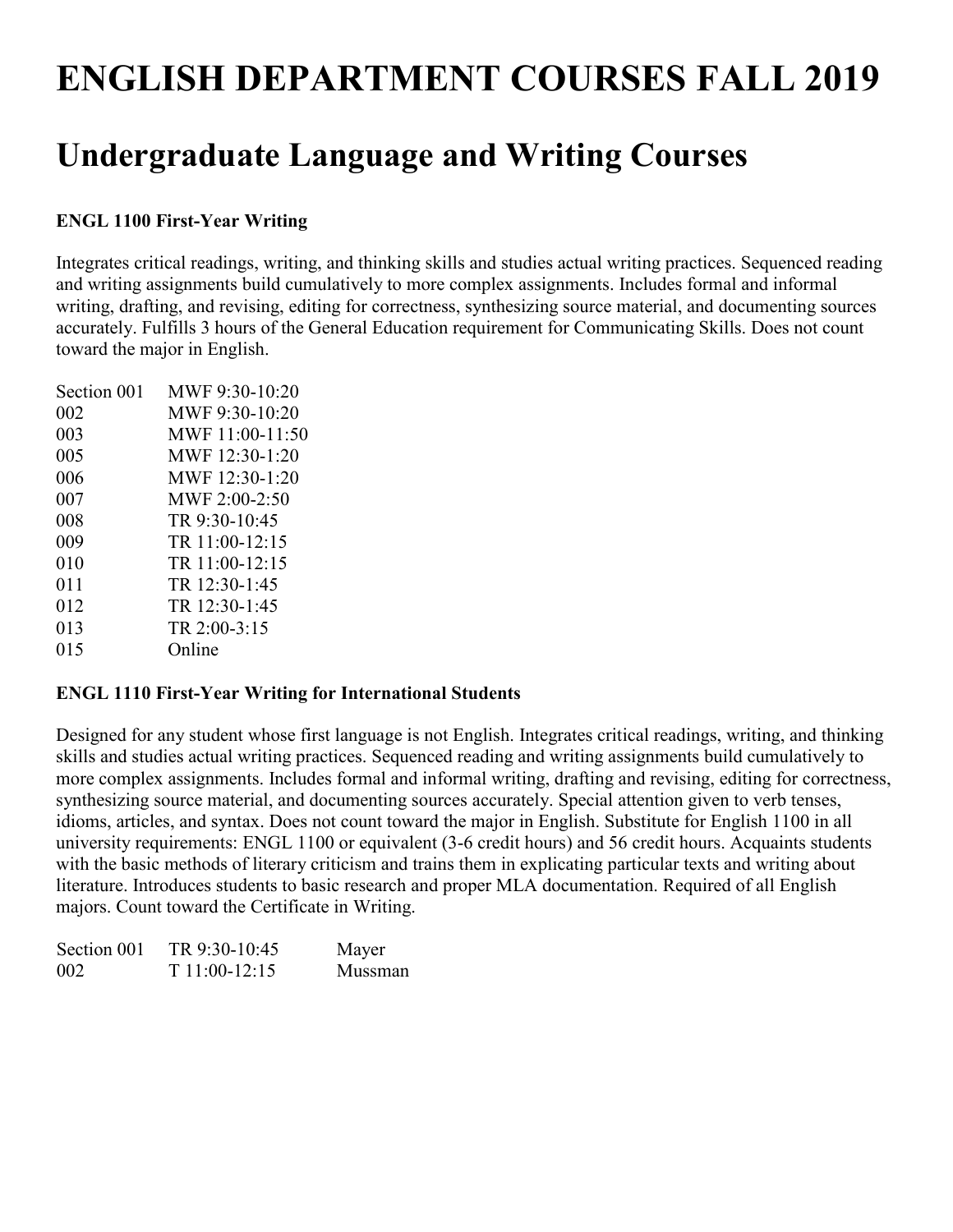#### **ENGL 2110 Information Literacy in the Humanities and Fine Arts**

Section 001 Online VanVoorden

Introduces students to the main components of information literacy, including digital, web, and media literacies as well as library databases. Students will work with both digital and print materials to find, to evaluate, and to synthesize information while developing the critical thinking skills of questioning and reasoning. Frequent writing and multimedia assignments will provide practice in using various technologies to assemble and to share information. Fulfills the University's General Education requirement for a course in information literacy.

#### **ENGL 2410 Literate Lives**

Section 001 MWF 12:30-1:20 Schott

This course raises definitional and exploratory questions: What is literacy? How does it change across time? Who has access to it? How can literacy both empower and marginalize people? To explore these complex questions, students will investigate the ways in which contemporary practices of literacy – reading, writing, listening, speaking, digital composing, and critical thinking – function in the lives of individuals, communities, and cultures. Students will interrogate current definitions of literacy, study scholarship about literacy, explore literacy myths, and reflect on how their own literate lives have been shaped. They may engage in field work and interact with local literacy communities. This course satisfies the core curriculum requirement for the Language and Writing Studies area.

#### **ENGL 2810 Traditional Grammar**

Section 001 Online VanVoorden

An introduction to the terms and concepts of traditional grammar, beginning with functions of the noun and forms of the verb is simple sentences, moving to more complex structures such as subordinate clauses and verbal phases, and ending with the application of this material to issues of Standard English.

# **ENGL 3090 Turning the Kaleidoscope: How We Look at Texts**

Section 001 TR 11:00-12:15 Kimbrell

Prerequisites: ENGL 1100 or equivalent (3-6 hours) and 56 credit hours. This course introduces the use of literary theory in reading and writing about literary texts. Students learn and practice conventions of writing in English studies, basic literary research, and MLA documentation. Strongly recommended for English majors specializing in literature or anticipating graduate study in English. May not be taken on satisfactory/unsatisfactory basis. Counts towards the Certificate in Writing.

# **ENGL 3100 Junior-Level Writing**

Prerequisite: ENGL 1100 or equivalent (3-6 hours) and 56 credit hours. Focuses on writing and illiteracies in various contexts. Builds on intellectual maturity, knowledge, and abilities gained through prior university studies. Enhances analytical, communicative, persuasive, and explanatory capabilities. Includes complex readings and research. Fulfills the University's requirement for a junior-level course in Communicative Skills. Counts toward the Certificate in Writing.

| Section 001 | MW 8:00-9:15   | <b>TBA</b> |
|-------------|----------------|------------|
| 002         | MW 9:30-10:45  | Coalier    |
| 003         | M 9:30-10:45   | Gelz       |
| 004         | MW 11:00-12:15 | Gelz       |
| 005         | Online         | McKelvie   |
| 006         | MW 12:30-1:45  | Kimbrell   |
| 007         | MW 12:30-1:45  | Wall, D.   |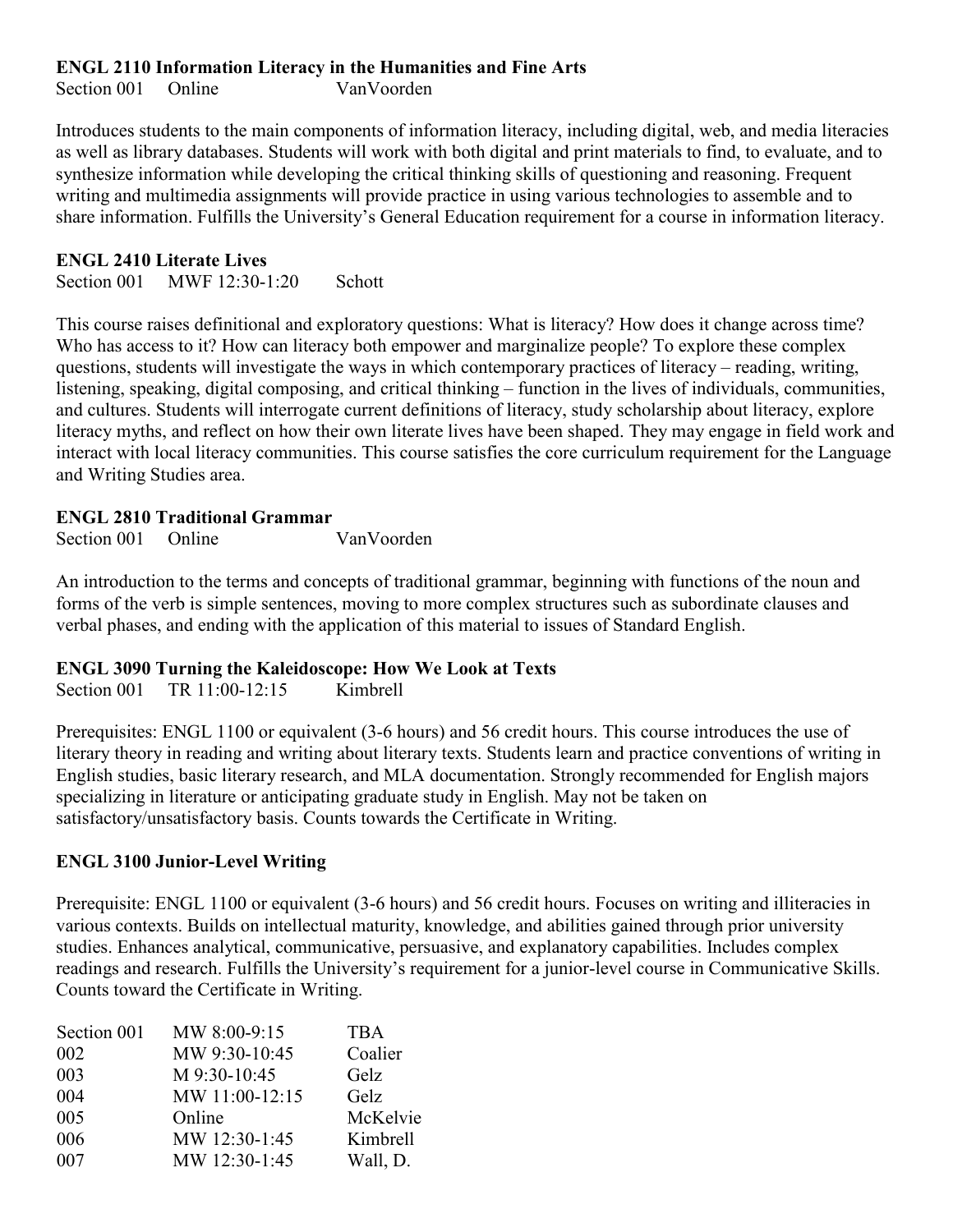| 008 | MW 2:00-3:15   | Kimbrell     |
|-----|----------------|--------------|
| 010 | Online         | <b>Brown</b> |
| 011 | TR 9:30-10:45  | Irwin        |
| 012 | TR 12:30-1:45  | Wall, D.     |
| 013 | TR 11:00-12:15 | Irwin        |
| 014 | TR 12:30-1:45  | McKelvie     |
| 015 | TR 2:00-3:15   | Alexander    |
| 016 | TR 2:00-3:15   | Irwin        |
| 018 | TR 5:30-6:45   | Smith        |
| 019 | Online         | McKelvie     |
| 020 | Online         | Maltby       |
| 021 | Online         | Maltby       |
| 022 | Online         | Gleeson      |
| 023 | Online         | Walker       |
| 024 | Online         | Delvaux      |
| 025 | Online         | Phillips     |
| 026 | Online         | Smith        |
| 027 | Online 8W2     | Hastings     |
| 028 | Online 8W2     | Lim          |
|     |                |              |

#### **ENGL 3120 Business Writing**

Prerequisite: ENGL 1100 or equivalent (3-6 hours). This course further develops the experienced writer's style and analytical capabilities to the level of sophistication necessary for upper-division writing assignments and for business and professional settings. Writing assignments may include business correspondence, reports, resumes, proposals, analyses, feasibility studies, and articles for in-house publications. The course emphasizes clarity, conciseness, organization, format, style, tone, and mechanical correctness; expands upon students' research and documentation skills; and requires research in university libraries. Fulfills the university's requirement for a junior-level course in communicative skills. Course counts toward the Certificate in Writing.

| MW 8:00-9:15   | Coalier  |
|----------------|----------|
| MW 9:30-10:45  | Staley   |
| MW 11:00-12:15 | Staley   |
| MW 11:00-12:15 | Gruenloh |
| TR 9:30-10:45  | Allison  |
| TR 11:00-12:15 | Allison  |
| TR 11:00-12:15 | Staley   |
| TR 12:30-1:45  | Staley   |
| TR 2:00-3:15   | Sackett  |
| MW 5:30-6:45   | Woodson  |
| Online         | Coalier  |
| Online         | Coalier  |
| Online         | McKelvie |
| Online 8W1     | Watt     |
| Online 8W2     | Watt     |
| Online 8W2     | Dorsey   |
|                |          |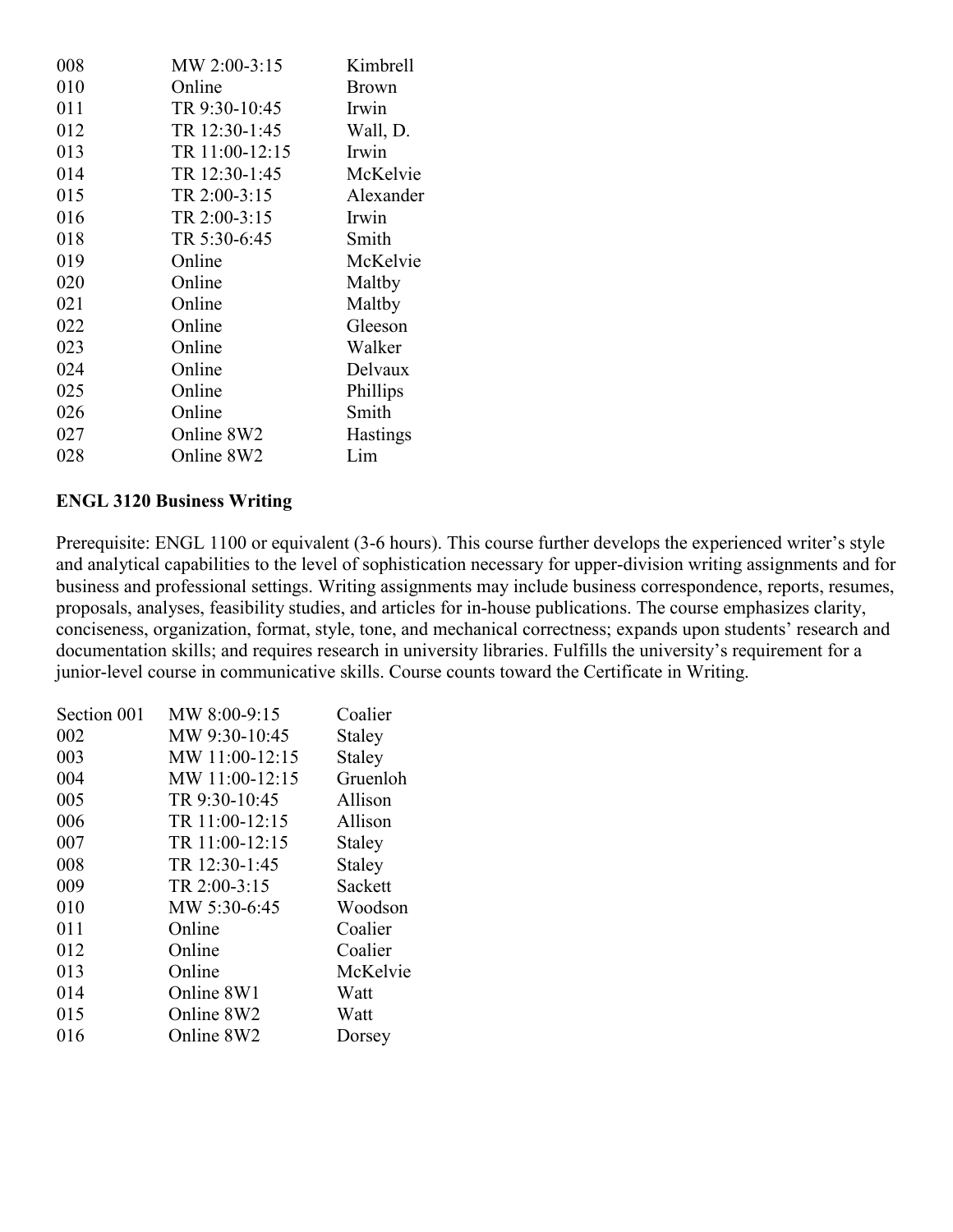#### **ENGL 3130 Technical Writing**

Prerequisite: ENGL 1100 or equivalent (3-6 hours). The major elements of industrial technical writing. Writing assignments include technical definitions, abstracts and summaries, mechanism descriptions, instructions, process analyses, technical reports and proposals. Emphasis is placed on clarity, conciseness, organization, format, style, and tone. The course includes an introduction to research methods and documentation. All readings are selected from industrial material. Fulfills the university's requirement for a junior-level course in communicative skills, subject to the approval of the student's major department. Course counts toward the Certificate in Writing.

| Section 001 | Online        | Dorsey     |
|-------------|---------------|------------|
| 002         | TR 12:30-1:45 | Sackett    |
| 003         | Online 8W1    | Klein      |
| 004         | Online        | Justice    |
| 005         | Online        | VanVoorden |
| 006         | Online        | VanVoorden |

#### **ENGL 3160 Writing in the Sciences**

| Section 001 Online |            | Schott |
|--------------------|------------|--------|
| 002                | Online 8W2 | Klein  |

Prerequisite: ENGL 1100 or equivalent (3-6 hours). Designed to teach students how to write effectively in the sciences. Writing assignments include short reports, proposals and a major project. Students are encouraged to select projects that will reflect work in a science course which may include a research or analytical report, a formal proposal or a procedure/instruction manual. Emphasis is placed on clarity, conciseness, organization, format, style, and tone. The course will include an introduction to research methods and documentation. Fulfills the university's requirement for a junior-level course in communicative skills, subject to the approval of the student's major department. Counts toward the Certificate in Writing.

#### **ENGL 4810 Descriptive English Grammar**

Section 001 TR 2:00-3:15 Torbert

Prerequisites: ENGL 3100 or equivalent; ENGL 2810 or passing grade on English-Education Test of Basic Grammar. This course presents a descriptive study of modern English morphology and syntax (grammar) from the perspectives of traditional, structural, and transformational grammar.

#### **ENGL 4871 Publishing: Writers, Editors, and Readers**

Section 001 Online 8W2 Allison

Prerequisites: ENGL 3120, ENGL 3130; or equivalent. Students will explore how the technological revolution has changed the way writers write, editors edit, and readers read. Topics covered will include the social and political implications of these technological advances in book, magazine, and online publishing. We will discuss how the roles of editors and writers have changed. Students will develop a semester writing or editing project that emerges out of this exploration. This course is for writers interested in having their work published and for anyone interested in working in the publishing field. This course counts toward the Professional, Creative, and Technical Writing Certificates.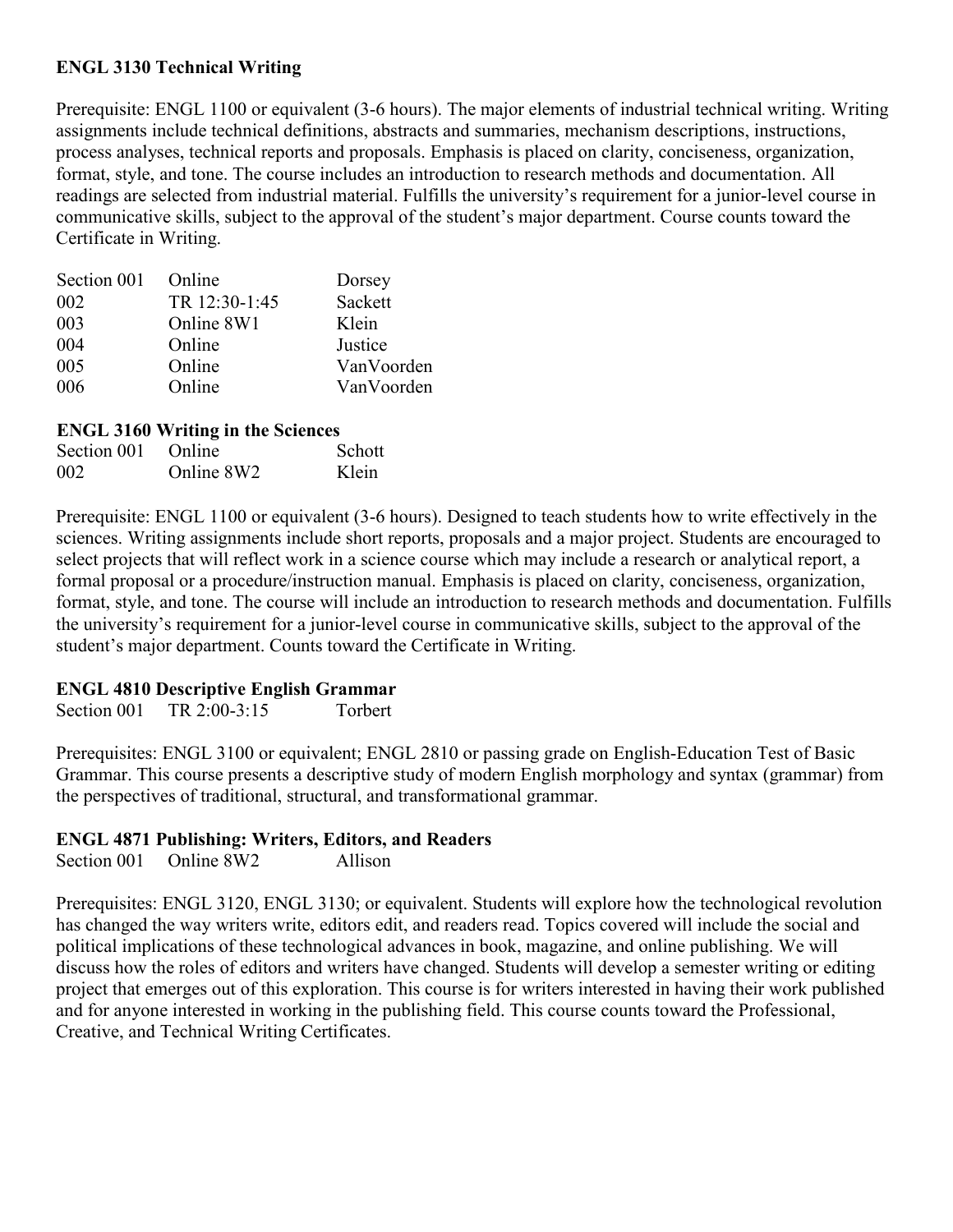# **Undergraduate Literature in English Courses**

**ENGL 2360 Hey, Have you Read ?**

Section 001 MW 11:00-12:15 Wall, D.

Topic: Native American Literature. Native American Literature will explore contemporary Indigenous writers' works, in both written and film forms, and the cultural traditions, both Native and Non-Native, that underpin their writings.

### **ENGL 3090 Turning the Kaleidoscope: How We Look at Texts**

Section 001 TR 11:00-12:15 Kimbrell

Prerequisites: ENGL 1100 or equivalent (3-6 hours) and 56 credit hours. This course introduces the use of literary theory in reading and writing about literary texts. Students learn and practice conventions of writing in English studies, basic literary research, and MLA documentation. Strongly recommended for English majors specializing in literature or anticipating graduate study in English. May not be taken on satisfactory/unsatisfactory basis. Counts towards the Certificate in Writing.

# **ENGL 3310 British Literature before 1790**

Section 001 MW 11:00-12:15 Grady

This course meets the requirement for one 3000 level course in British literature. It examines the development of English literature from the Middle Ages through the eighteenth century. Students will be introduced to major literary movements and themes through the reading and analysis of representative works of selected major authors.

# **ENGL 3320 British Literature in the Long 19th Century**

Section 001 TR 9:30-10:45 Wall, E.

This course meets the requirement for one 3000 level course in British literature. It surveys the arc of British literature from about 1790 into the early 20<sup>th</sup> century: the Romantic, Victorian, and Modernist eras.

# **ENGL 3520 World Literature after 1650**

Section 001 TR 2:00-3:15 Kimbrell

Topic: Madness & Modernity. This course explores the curiously prominent trope of madness that appears in modern world literatures from Europe, Asia, South America, and Africa, examining how writers employ eccentric characters and disorienting conditions to conjugate the cultural, aesthetic and intellectual pressures of their day.

# **ENGL 3720 American Literature After 1865**

Section 001 MW 9:30-10:45 Welch

This course examines dramatic upheavals in society that have engendered continuous innovation in American literature since 1865. It will look closely at a variety of individual authors motivated by these artistic, cultural, political, and psychological disturbances. With an emphasis on African American experience, this course explores the ways in which writers and artists of color have engaged and continue to engage with the reverberating effects of colonization and transatlantic slavery. This course fulfills the requirement for one 3000 level course in American literature.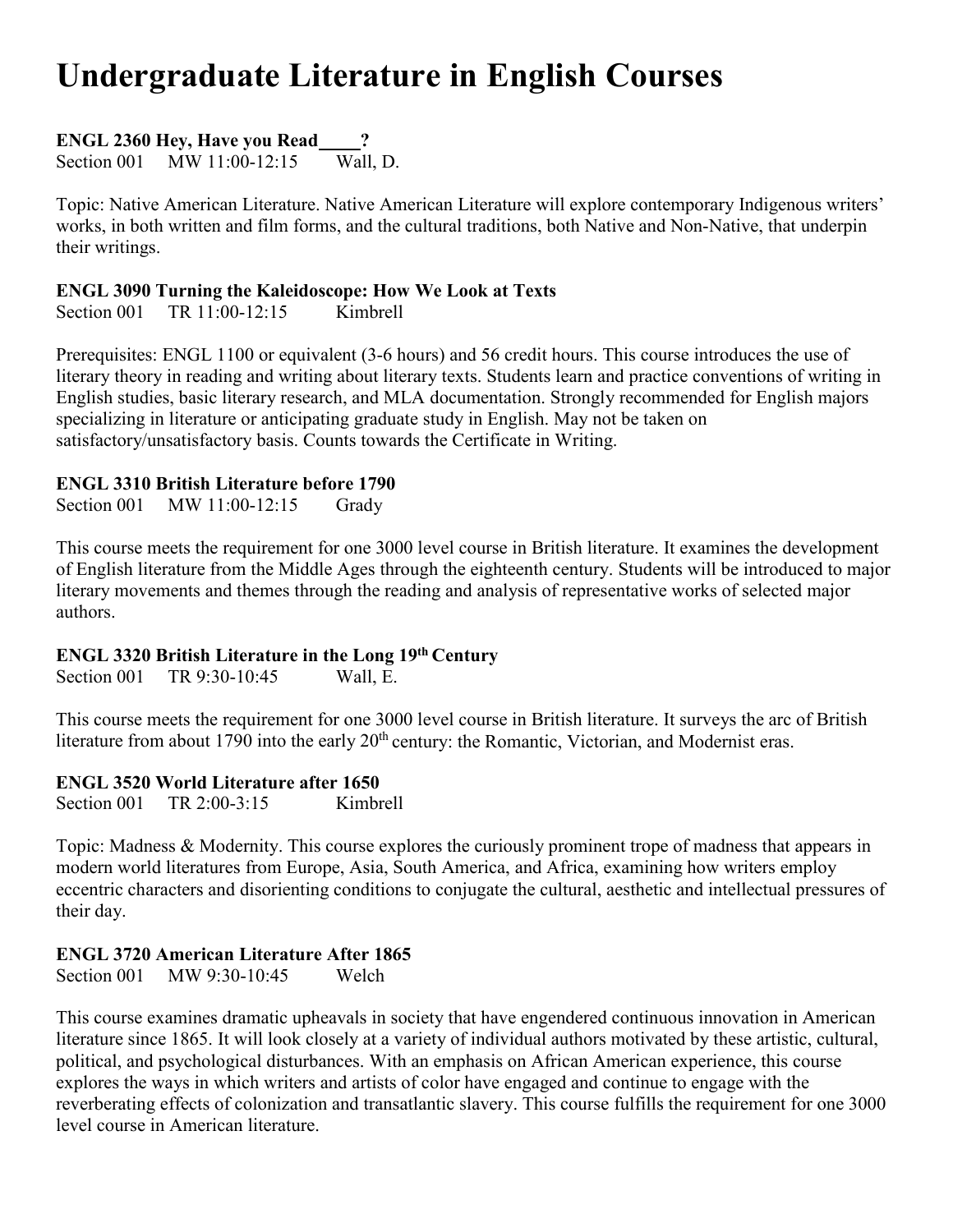#### **ENGL 4060 Adolescent Literature**

Section 001 W 4:00-6:30 George

The course will expose students to the large variety of quality adolescent literature available for reading and study in middle and high school classes. It will also examine the relevance of a variety of issues to the reading and teaching of adolescent literature, among them: reader response; theory and practice; multi-culturalism; literacy; the relation of adolescent literature to "classic" literature the role of adolescent literature in interdisciplinary studies; adolescent literature as an incentive to extracurricular reading.

#### **ENGL 4080 The Truth about Fiction: Biological Reality & Imaginary Lives**

Section 001 T 2:00-4:40 Carroll

The main motives of human life are the main themes in fictional narratives: survival, mating, parenting, growing up, making friends, struggling against enemies, and satisfying one's imagination. Each session of this course will focus on one of these motives, and the whole course will take us through the whole sequence. For each session, we shall read psychological essays about a particular motive, fictional works that center on the motive, and one or more critical essays on the fictional works. Grades will be based on quizzes and papers.

#### **ENGL 4370 Shakespeare: Tragedies & Romances**

Section 001 MW 11:00-12:15 Schreyer

This course explores six of Shakespeare's Tragedies and Romances. Lectures will emphasize the conventions of these genres and situate the plays in their historical, cultural, and literary contexts; assignments focus on the language and structure of the plays and aim to develop students' close readings skills. We may also bring modern film adaptations to bear on our study. Vital to our understanding will be late sixteenth & early seventeenth-century notions of novelty and innovation as opposed to custom and commonplace. How, in other words, did Shakespeare view his plays in relation to well-known stories inherited from scripture, the classical tradition, Britain's chronicle histories, and other legends? To what extent did he see himself as a pioneer of an emergent vernacular literary canon?

#### **ENGL 4620 Selected Major American Writers II**

Section 001 TR 9:30-10:45 Wall, D.

This course examines American literature of the late nineteenth through twentieth centuries, taking an in-depth look at a limited selection of such authors as Stephen Crane, Robert Frost, T. S. Eliot, William Faulkner, Willa Cather, Langston Hughes, John Steinbeck, F. Scott Fitzgerald, Amy Lowell, Lucille Clifton, Sherman Alexie, Linda Hogan, Natasha Trethewey, or others. The number of authors will be three to five, in order to allow for more extensive exposure and in-depth exploration of the works and intellectual contexts of each. Cultural contexts and literary style will focus discussion and writing about major writers in the American grain.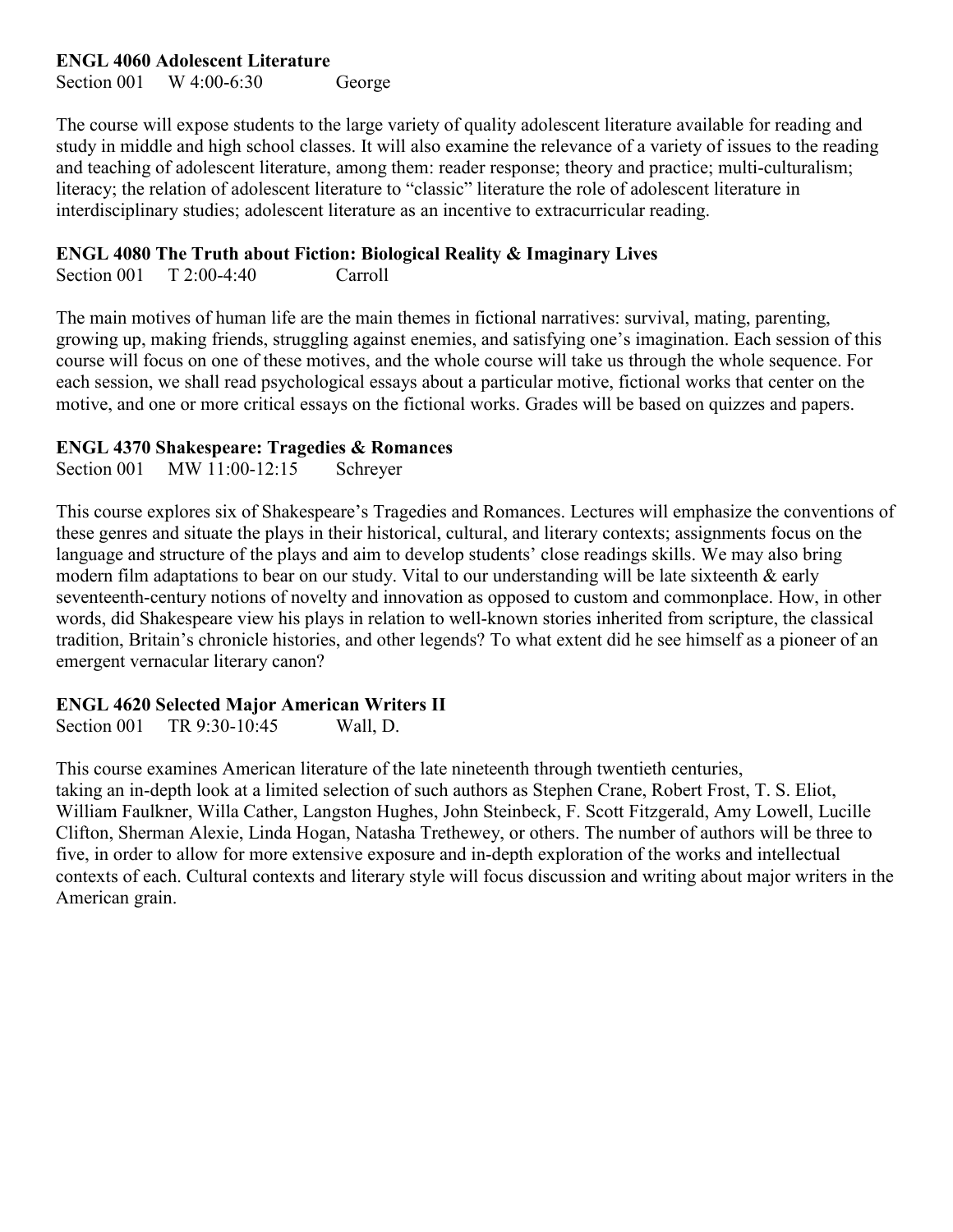#### **ENGL 4790 Rhetoric and Social Justice**

Section 001 TR 11:00-12:15 Obermark

Why did you vote for that candidate? Why did your boss claim you were "laid off" rather than "fired"? Why can't you stop binge-watching Netflix when you should be studying for a test? Why do NFL players taking a knee during the National Anthem inspire some and enrage others? What does it mean to assert that Black Lives Matter while others claim "All Lives Matter"? How does this all affect you, as a student at University adjacent to Ferguson, a site of ongoing activism? The seemingly simple (but actually enormously complex) answer to these questions: "It's all rhetoric." And while you may have heard that phrase used in a negative way, this course will offer you a broad understanding of rhetoric as integral to language, communication, and meaningmaking. We will read rhetorical theories; apply theories to various scenarios and artifacts; and become more thoughtful practitioners of rhetoric. Specifically, we will use rhetorical theories and methods to better understand events, protests, and media representation surrounding social justice movements. One central question throughout the semester will be "how does rhetoric help us better understand Ferguson—both the actual events, protests, and public debates, and the representations that circulated in the media?" These questions will increasingly be applied to other social justice movements, as well, as Ferguson is far from an isolated event and social justice issues are rhetorically and materially networked & intersecting. No prior knowledge of rhetoric is needed for this course, which counts toward the Writing Certificate and may also be taken for Gender Studies credit.

#### **ENGL 4871 Publishing: Writers, Editors, and Readers**

Section 001 Online Allison

Prerequisites: ENGL 3120, ENGL 3130; or equivalent. This course examines the contemporary publishing industry. Students will explore the social and political implications of technological advances in book publishing, including online publishing, and how those advances affect writers, publishing professionals, and readers. Students will develop a semester writing or editing project that emerges out of this exploration. This course counts toward the Professional, Creative, and Technical Writing Certificates.

**ENGL 4950 Special Topics in Literature: Disrupting Prison Spaces: On Stage, on the Page, and in Film** Section 001 MW 12:30-1:45 Welch

With the increasing criminalization, deportation, and incarceration of people of color in our current political climate, it is important to not only understand and analyze prison spaces, but also to locate the ways in which writers, artists, and scholars disrupt said spaces. Through their attention to race, gender, sexuality, and class, writers and artists use literature and performance to tease out inconsistencies between national/government rhetoric and the daily lived experiences of people of color in America. While the literature for the course emphasizes contemporary works, the time periods explored by the artists and scholars of interest range from postbellum United States to the era of Beyoncé.

#### **ENGL 4950 Special Topics in Literature: Dublin in Literature & Film**

Section 002 TR 12:30-1:45 Wall, E.

Dublin, the Irish capital, has been birthplace and home to many of Ireland's most important writers and filmmakers as well as being the chosen location where short-term visitors have set work. The writers whose work we will explore this semester will include Bram Stoker, James Joyce, Sean O'Casey, Eavan Boland, Patrick Kavanagh, Samuel Beckett, Roddy Doyle, Sally Rooney, and Anne Enright. Filmmakers will include John Ford, Neil Jordan, Jim Sheridan, and Lenny Abrahamson. Gifted writers and directors will guide our travels through one of the world's most interesting literary cities. In addition to literary texts and films, we will explore the life of Dublin's institutions: its theaters, parliaments, markets, public houses, hospitals, among others.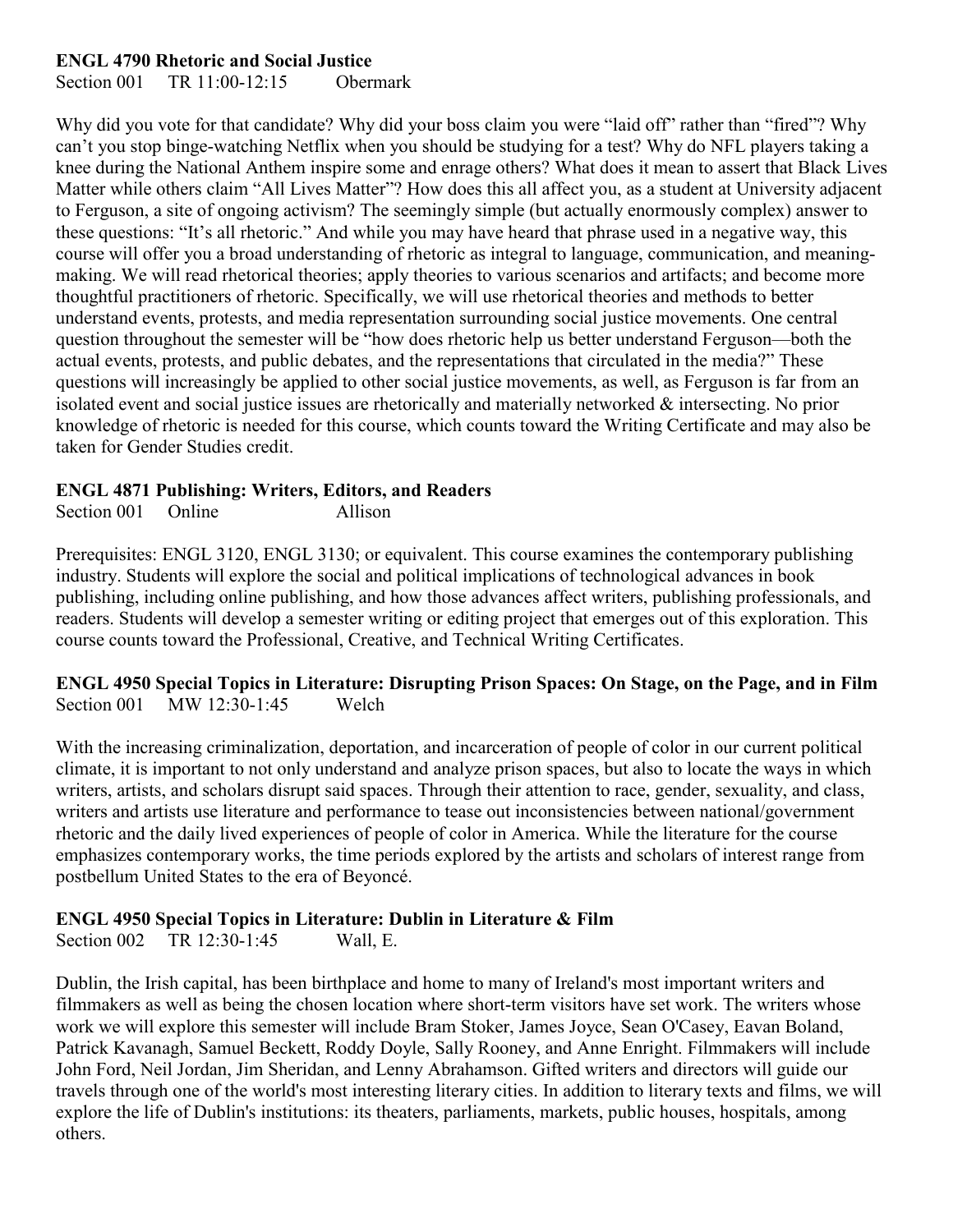# **Undergraduate Creative Writing Courses**

#### **ENGL 2020 Introduction to Creative Writing**

| Section 001        | TR 12:30-1:45 | Watt |
|--------------------|---------------|------|
| Section 002 Online |               | Watt |

How do creative writers decide what material is best suited for a story, an essay, a poem? In Introduction to Creative Writing, a multi-genre creative writing survey and workshop focusing on the study of three genres short fiction, poetry, and creative nonfiction—we will explore this question as we study and experiment with each. Pairing creativity with critical thinking, this course offers basic writing practice in a nonthreatening context and introduces students to primary concepts and techniques of craft (e.g. narrative, voice, character, setting, imagery, metaphor, point-of-view). We will explore literary conventions specific to each genre, but we will also focus on universal qualities that make all writing effective for an audience. This course requires three different kinds of writing: brief analytic essays, open-ended exploratory exercises, and carefully-revised original work. This course also introduces students to the workshop environment. Students will choose their own topics of interest to explore when submitting writing for workshop review. While developing a portfolio of original work, students will study the writing of established authors in each genre by reading and critiquing these works through class discussions and by completing short written analyses and personal reflections. By the end of the course, students will complete a multi-genre portfolio project that demonstrates these techniques of craft and hones their skills of revision and editing.

#### **ENGL 3040 Lying to Tell a Truth: Writing Fiction**

Section 001 MW 12:30-1:45 Rodriguez

Prerequisite: ENGL 2040 or ENGL 2060 or the equivalent or consent of instructor. This course examines and provides examples of characterization, dialogue, point-of-view, distance, weight, plot, setting, and more. Students will read published short stories, and discuss the idea of writing as discovery and exploration that writers work out of curiosity and bewilderment and tell lies to arrive at a truth.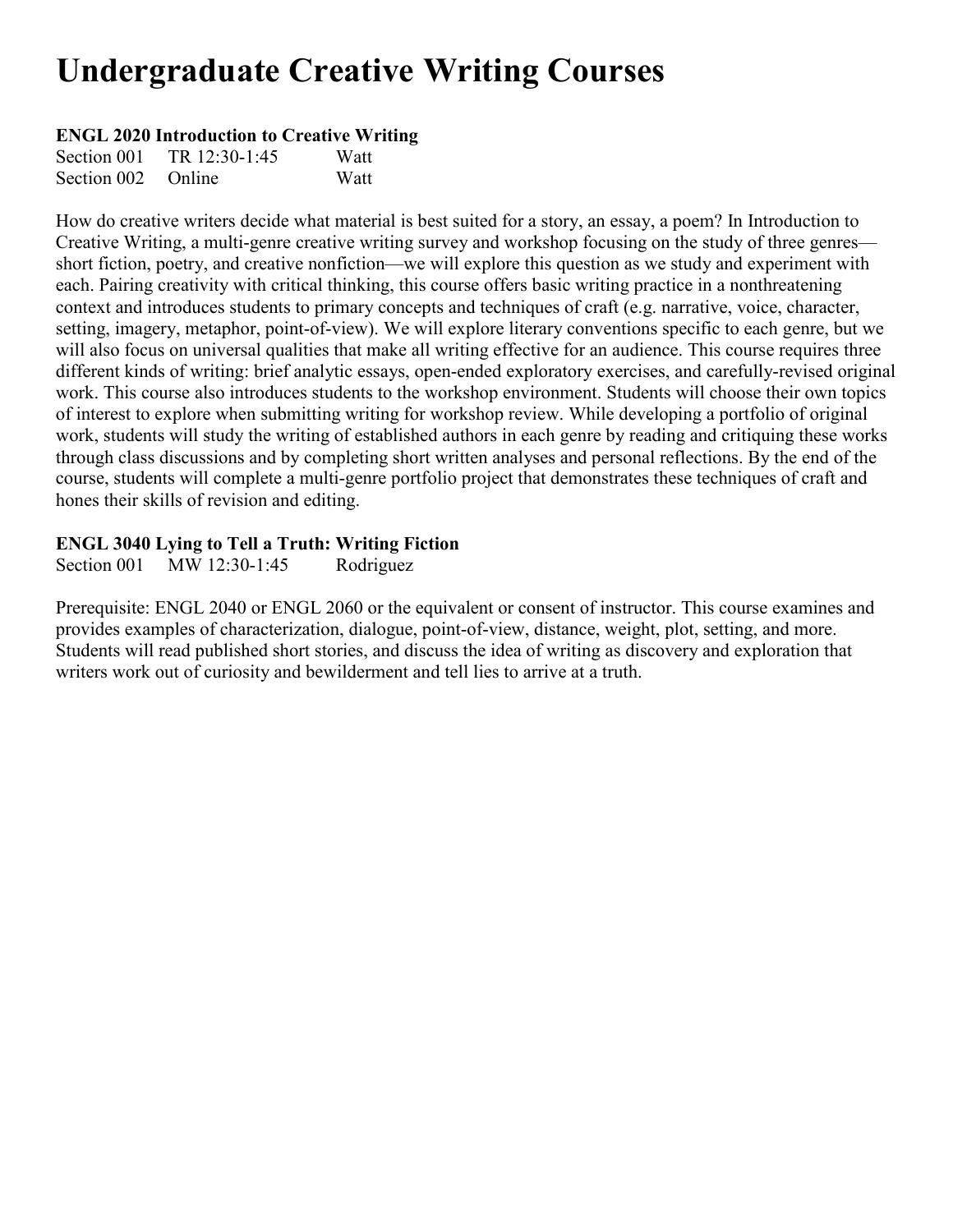# **Graduate Courses**

### **ENGL 5000 Introduction to Graduate Studies**

Section 001 M 5:30-8:10 Schreyer

A course designed to prepare students to perform effectively in graduate classes in English. Students will become familiar with bibliographic tools and library resources; terminology, both technical and historical; the writing of research essays; and various scholarly methodologies, theories, and approaches that are of current critical interest to those engaged in the advanced study of literature, including gender, textuality, readerresponse, multiculturalism, feminism, psychoanalysis, cultural studies, literary history and the relationship of literature to philosophy, history, and science. Though much of the reading will be abstract and theoretical, assignments will be very practical and we will further remain grounded by applying criticism specifically to Shakespeare's *Hamlet*.

# **English 5850 Studies in Composition: "Rhetoric of Public Memory"**

Section 001 Tues. 4:00-6:30 Obermark

"Memory takes root in the concrete, in spaces, gestures, images, and objects" (9).

-Pierre Nora, "Between Memory and History"

As illustrated by recent and necessary controversies surrounding confederate monuments, public memory is often contested, difficult to meaningfully confront and discuss, and always about much more than the past. This course takes the "tough stuff" of memory as an invitation to consider how and why we remember and share information about places, people, and events--and, concurrently, what is absent or forgotten. In other words, we will focus on the rhetoric of memory, or how memory is represented, communicated, taught, and, at times, avoided. We will investigate and analyze the ways Americans remember, commemorate, and memorialize, particularly at sites like museums and memorials. We will also focus on the accompanying pedagogies of public memory, exploring connections to civic identity and engagement. To grapple with this content, we take an interdisciplinary approach, drawing on theories and methods from multiple humanistic fields and experimenting with those methodologies in our own projects, as well. This is a course that reaches beyond the space of the classroom. Part of your assigned reading and research will involve "field trips" to local (free!) museums and memorials, as well as spending time wading through digital archives. We will also work to foster conversations with memory work professionals, such as museum educators, curators, archivists, and tour guides, focusing on the role that rhetoric plays in their jobs/professions. No previous knowledge of rhetoric is necessary for this course, which may be taken for credit in English, History, or Gender Studies.

# **ENGL 5890 Teaching College Writing**

Section G01 R 4:00-6:30 Duffey

This course is designed for novice teachers of first-year writing, as well as experienced teachers who want to learn more about composition pedagogy and theory. Topics addressed are

- Intersections among literacy (writing, reading, listening, speaking, and critical thinking), culture, and politics
- Writing processes (drafting, revising)
- Responding to student writing (in conference and on drafts),
- Scholarly studies of writing students

Class activities will consist of readings in Composition Studies, written responses to them, a literacy history, and other projects. Those who wish to teach college writing in the future (in St. Louis or elsewhere) should consider this course as an addition to their professional credentials. It counts for the composition emphasis.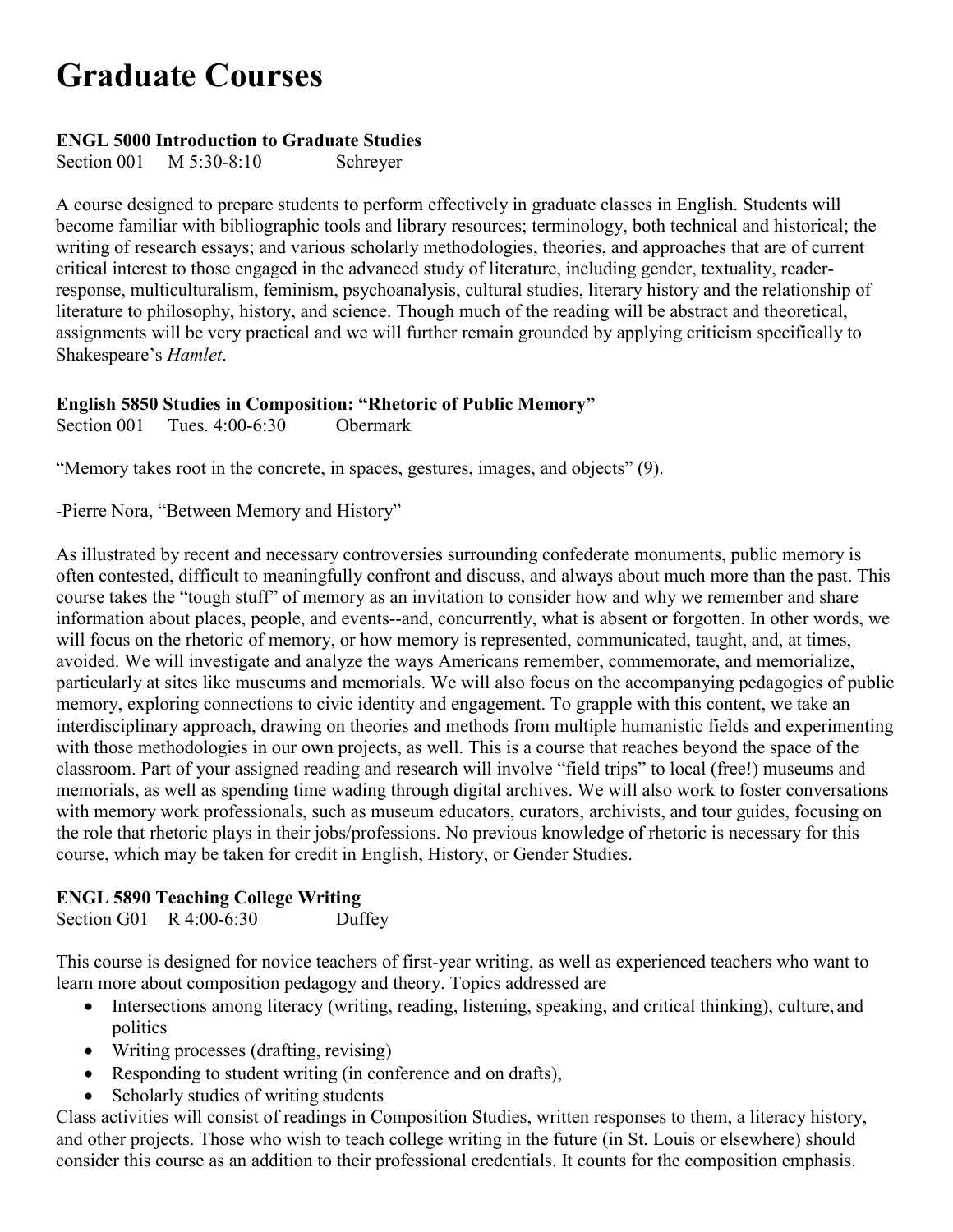# **ENGL 5910 Studies in Poetry: Poetry and Other Antagonisms – A Look at Recent Poetry that Stirs the**  Pot<br>Section 001

 $W$  6:55-9:25 Schreiner

*I saw 1 woman refuse release to make sure her friend would have a friend in the tank*, writes Wendy Trevino, in a poem about incarceration at the border. In Trevino's book *Cruel Fiction* we hear a witness in plain terms describe a perspective that moves us. Claudia Rankine in *Don't Let Me Be Lonely* enacts an experience of race in the manner of a journalist with the sensibilities of a cellist. Maggie Nelson's *The Argonauts* proceeds like a dayglo train into unchartered territory where identify becomes rightly complicated—and poetry: where do these and other unusual texts take us in our search for the most stirring voices? Expect to read Jorie Graham's *Overlord*, Yusef Komunyakaa's *The Emperor of Water Clocks*, and others. Weekly short writings, creative or critical.

# **ENGL 5950 Seminar in Special Topics: The Material Culture of Books in a Digital Age**

Section 001 W 4:00-6:30 Koch

This seminar will introduce students to the range of tools, approaches, and practices currently used to study the book in its material conditions—its production, circulation, and consumption. We will ask how literary analysis changes when individual texts are considered in terms of their physical characteristics and in relation to the larger groupings of which they are a part. Our inquiry will be guided by the digital tools, projects, and databases that scholars in the humanities are developing to ask these questions and to visualize possible answers—tools like n-gram viewers and network visualizations; projects like NovelTM and Six Degrees of Francis Bacon; and databases like Early English Books Online (EEBO) and Gallica. Each week we will consider one of these tools alongside primary and secondary texts. These texts will be drawn chiefly from such authors as Erasmus, Jonson, and Milton and from accounts of early modern readers, but as well from such later developments of the book as the emergence of the novel. In addition to thinking about how material culture and digital tools might shape our understanding of literary history, we will also ask how these approaches might be integrated into classroom instruction.

# **MFA Courses**

# **ENGL 5100 Graduate Workshop in Poetry**

Section 001 T 6:55-9:25 Seely

In the Graduate Workshop in Poetry, students compose new poems or revise older poems and offer them up to the class and instructor for workshop. The workshop discussion is aimed at helping the student-poet achieve her vision for her poem, and suggesting possibilities for the poem beyond what she had envisioned. Extensive written feedback from the class and the instructor addresses the poem on both a global level (e.g. thematic focus, argument, form) and a local level (e.g. diction, syntax, lineation). This feedback will identify for students the most powerful and effective aspects of their poems, as well as those that require the most attention in revision. The aim is always to help poets to write in language that is precise, fresh, and interesting, and to provide a supportive, rigorous community for working poets.

# **ENGL 5110 Graduate Workshop in Fiction**

Section 001 W 6:55-9:25 Rodriguez

Prerequisites: Open to students in the creative writing program and to others with permission of instructor. Consists of a writing workshop in which the fiction (short stories or chapters of a novel) written by the students enrolled in the course is discussed and analyzed by the instructor and members of the class. Students taking this course will be expected to write original fiction throughout the course. May be repeated for maximum graduate credit of fifteen (15) hours.